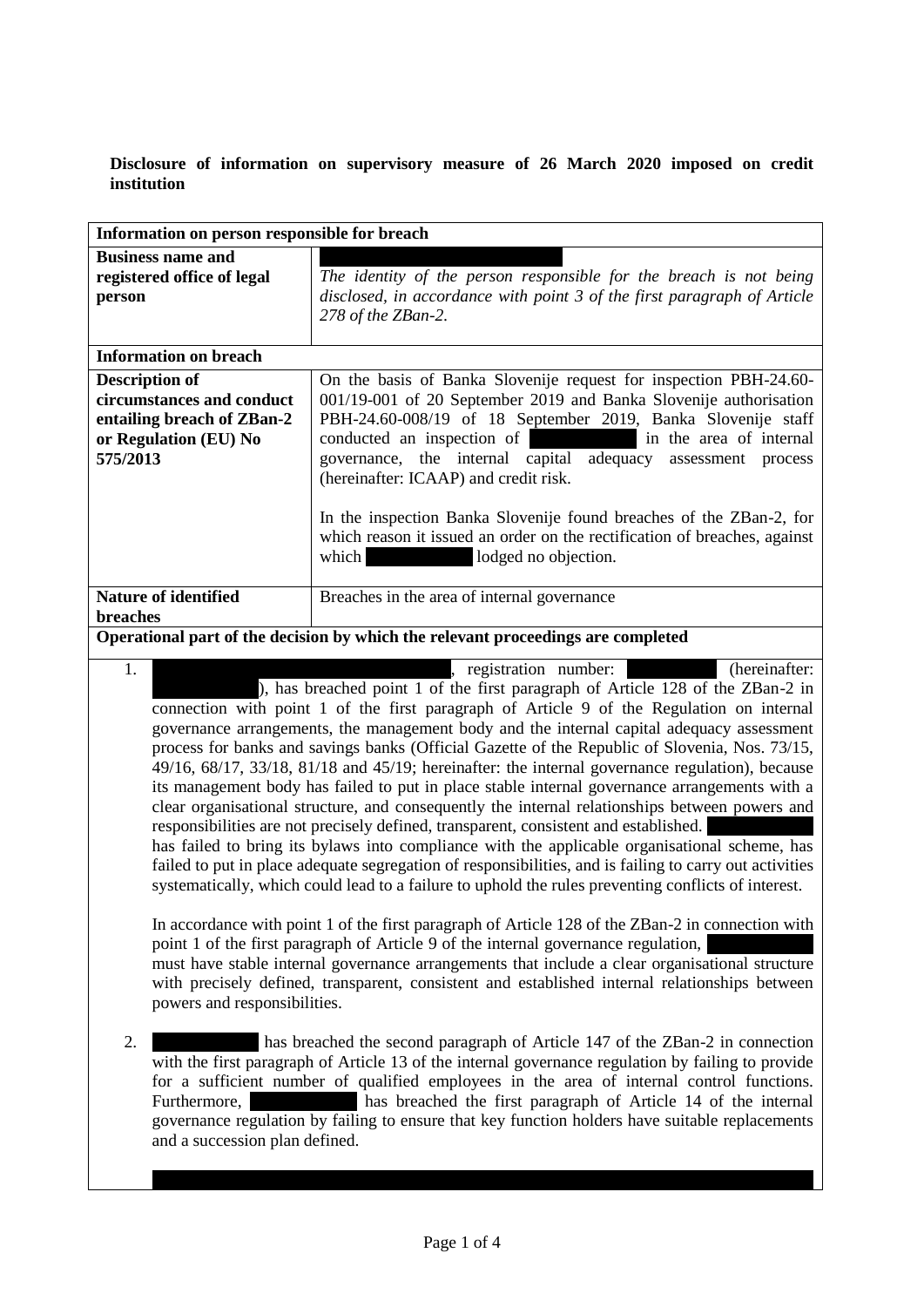appropriate HR policy in place, in part for the purpose of ensuring a sufficient number of qualified employees in the area of internal control functions with regard to its operational needs, the scale and complexity of the risks inherent in its business model, and its risk profile.

3. ………………. has breached the second paragraph of Article 147 of the ZBan-2 in connection with the first paragraph of Article 14 of the internal governance regulation by failing to ensure that key function holders have suitable replacements and a succession plan defined.

In accordance with the second paragraph of Article 147 of the ZBan-2 in connection with the first paragraph of Article 14 of the internal governance regulation, must ensure that key function holders have suitable replacements and a succession plan for the purpose of managing the operational risk inherent in a lengthy absence or the possibility of the unexpected termination of the employment relationship by a key function holder.

4. ………………. has breached the second paragraph of Article 146 of the ZBan-2 in connection with Article 44 of the internal governance regulation because its compliance department fails to provide for the performance of all tasks in connection with the identification and monitoring of compliance risk.

In accordance with the second paragraph of Article 146 of the ZBan-2 in connection with Article 44 of the internal governance regulation, must ensure that its compliance department performs all tasks in connection with the identification and monitoring of compliance risk.

5. ………………. has breached the second paragraph of Article 148 of the ZBan-2 in connection with the first paragraph of Article 29 of the internal governance regulation by failing to put in place a policy for the use of external contractors for the purpose of managing the risks inherent in outsourcing.

In accordance with the second paragraph of Article 148 of the ZBan-2 in connection with the first paragraph of Article 29 of the internal governance regulation, must put in place and implement a policy for the use of external contractors for the purpose of managing the risks inherent in outsourcing.

6. ………………. has breached Article 167 of the ZBan-2 in connection with the first paragraph of Article 33 of the internal governance regulation by failing to put in place adequate rules and procedures of internal controls during the development and safeguarding of the security of its information systems and information.

In accordance with Article 167 of the ZBan-2 in connection with point 6 of the first paragraph and point 1 of the seventh paragraph of Article 33 of the internal governance regulation, must, on the basis of documented rules and procedures, ensure the implementation of internal controls in connection with the development and safeguarding of the security of its information systems and information in the implementation of the information systems development strategy: determination of compliance with business processes, the quality of project planning, the involvement of the requisite personnel, and awareness of the pertinent issue at various management levels. It is primarily a matter of the implementation of internal controls in the area of short-term planning of the development of information systems, in the area of identification and assessment of exposure to IT risks, and in the area of the reporting to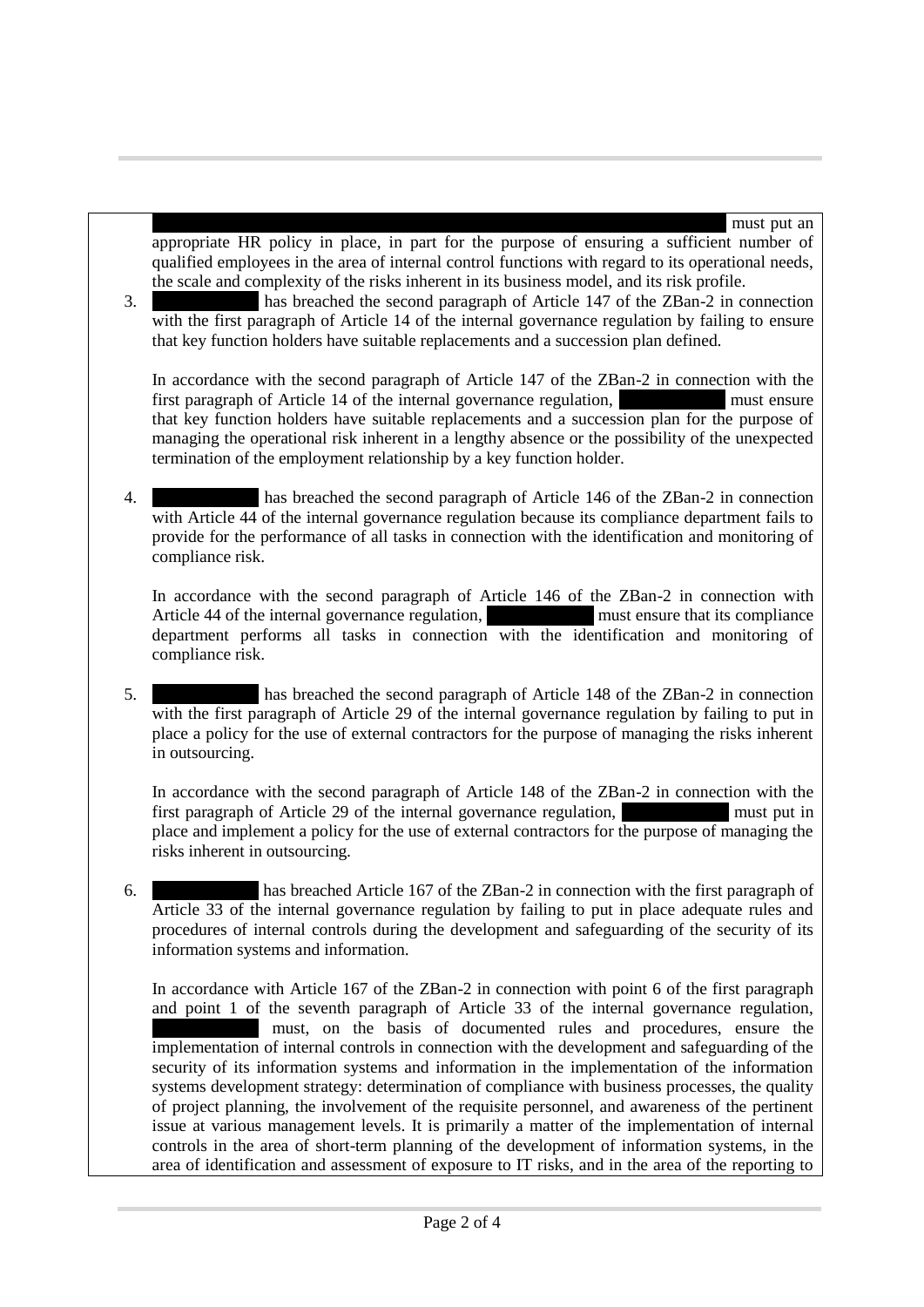the management body.

7. ………………. has breached the second paragraph of Article 148 of the ZBan-2 in connection with the first paragraph of Article 46c of the internal governance regulation by failing to ensure that the information security management function performs all the required tasks in connection with monitoring and conducting controls of information security procedures, including managing the associated risks.

In accordance with the second paragraph of Article 148 of the ZBan-2 in connection with the first paragraph of Article 46c of the internal governance regulation. first paragraph of Article 46c of the internal governance regulation, that the information security management function performs all the defined tasks in connection with information security.

8. The management board of **Exercise 2.** must submit a detailed action plan stating the measures selected to rectify the breaches referred to in points 1 to 6 of this order to Banka Slovenije by 22 July 2020. By 22 July 2020 it must also report the name of the responsible member of the management board and the names of the responsible persons designated in accordance with the internal organisational structure of **1. The internal organisational structure** of **n**, or the names of the external contractors of who will be responsible for implementing individual activities to rectify breaches and for preparing and implementing the plan of measures referred to in this order.

In the action plan the management board of must set out the timetable and deadlines for the implementation of the individual measures, and must designate the persons responsible for the implementation of specific measures and/or activities in accordance with the internal organisational structure of

………………. must provide interim reporting to Banka Slovenije on the rectification of breaches, by 15 October 2020 (as at 30 September 2020).

must rectify the breaches by 31 December 2020, and must deliver a report to Banka Slovenije by 15 January 2021, enclosing documents and other evidence from which it is evident that the breaches have been rectified.

- 9. In accordance with Article 277 of the ZBan-2, the following information in connection with this supervisory measure shall be published on the Banka Slovenije website after these proceedings have been completed:
	- information on the breach;
	- a description of the circumstances and conduct constituting the breach;
	- $-$  the nature of the identified breaches;
	- $-$  the operational part of the decision by which the relevant proceedings are completed; and
	- $\overline{\phantom{a}}$  information as to whether judicial review proceedings have been initiated against the decision in accordance with the ZBan-2.

In accordance with the second paragraph of Article 278 of the ZBan-2 in connection with the first paragraph of Article 278 of the ZBan-2, the identity of the person responsible for the breach, i.e. the identity of **with shall not be published.** 

**Information as to whether judicial review proceedings have been initiated against the decision in**